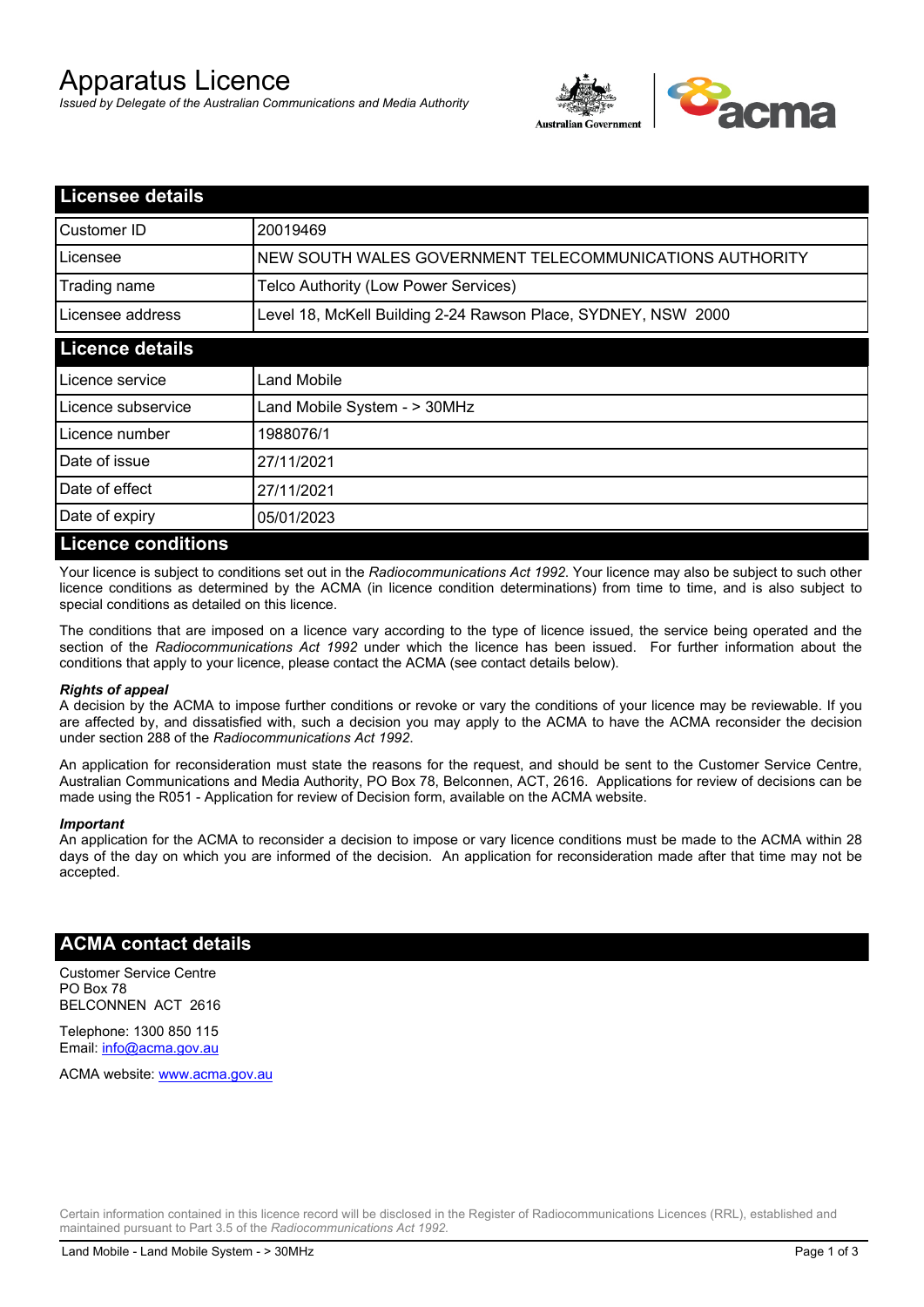# **Advisory Notes applying to licence no.: 1988076/1**

Conditions applicable to the operation of Land Mobile System station(s) authorised under this licence can be found in the Radiocommunications Licence Conditions (Apparatus Licence) Determination and the Radiocommunications Licence Conditions (Land Mobile Licence) Determination. Copies of these determinations are available from the ACMA and from the ACMA home page (www.acma.gov.au).